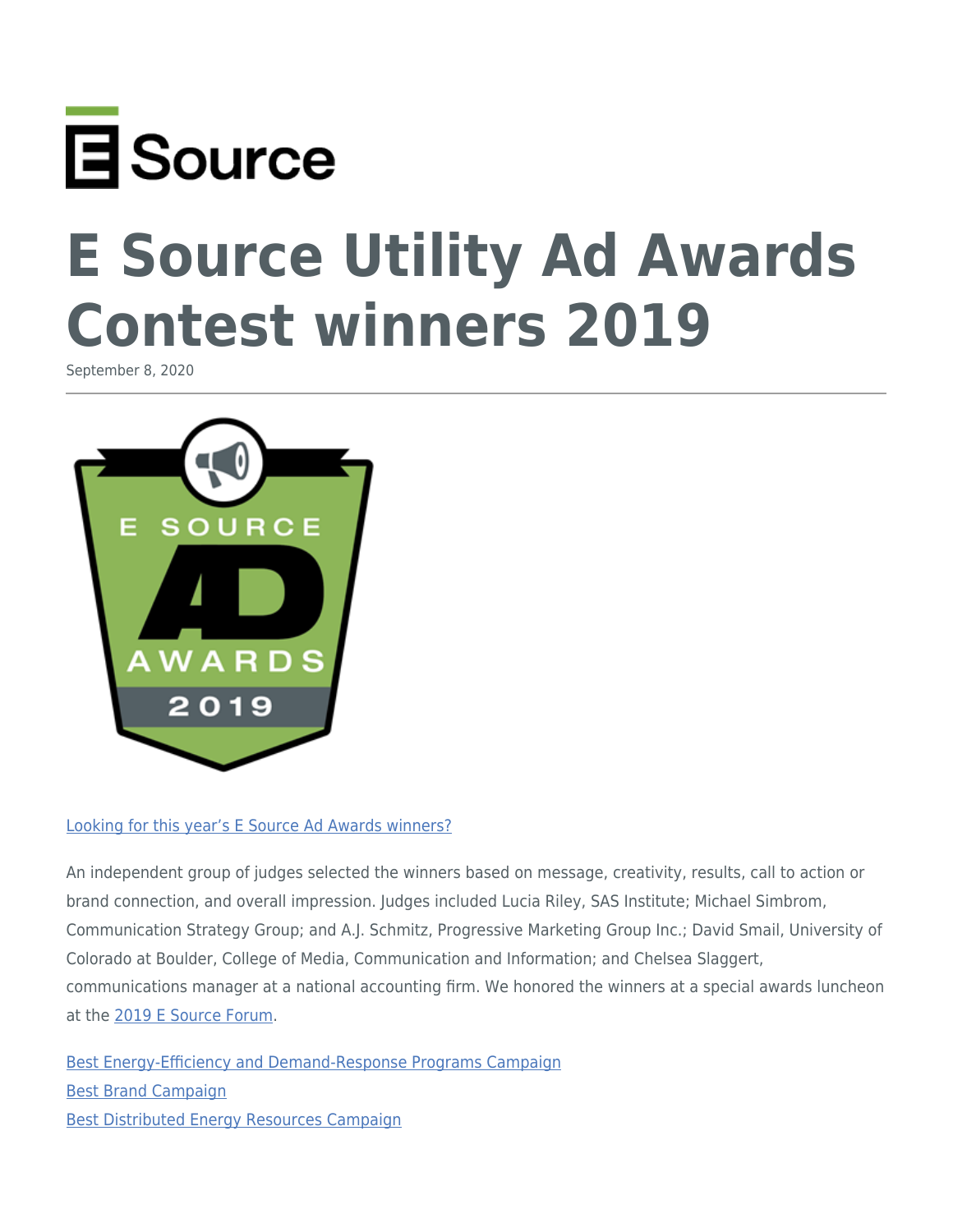[Best Safety and Emergency Campaign](#page-6-0) [Best Self-Service Campaign](#page-7-0) [Crowd-Pleaser](#page-8-0)

#### **View more utility ad campaigns**

If you're a member of the [E Source Business Marketing](https://www.esource.com/business-marketing-service-membership), [Residential Marketing](https://www.esource.com/residential-marketing-service-membership), or [Corporate](https://www.esource.com/corporate-communications-service-membership) [Communications Service](https://www.esource.com/corporate-communications-service-membership), you can use the [E Source Energy AdVision](https://www.esource.com/about-energyadvision) tool to access utility ad campaigns related to your service topics. To set up a demo of Energy AdVision or to learn more about our marketing and communications services, [contact us](https://www.esource.com/public/contact_us?subject=Marcom%20services%20and%20Energy%20AdVision%20demo) or call 1-800-ESOURCE (1-800-376-8723).

# <span id="page-1-0"></span>**Best Energy-Efficiency and Demand-Response Programs Campaign**

#### **First place: Southern California Gas Co.**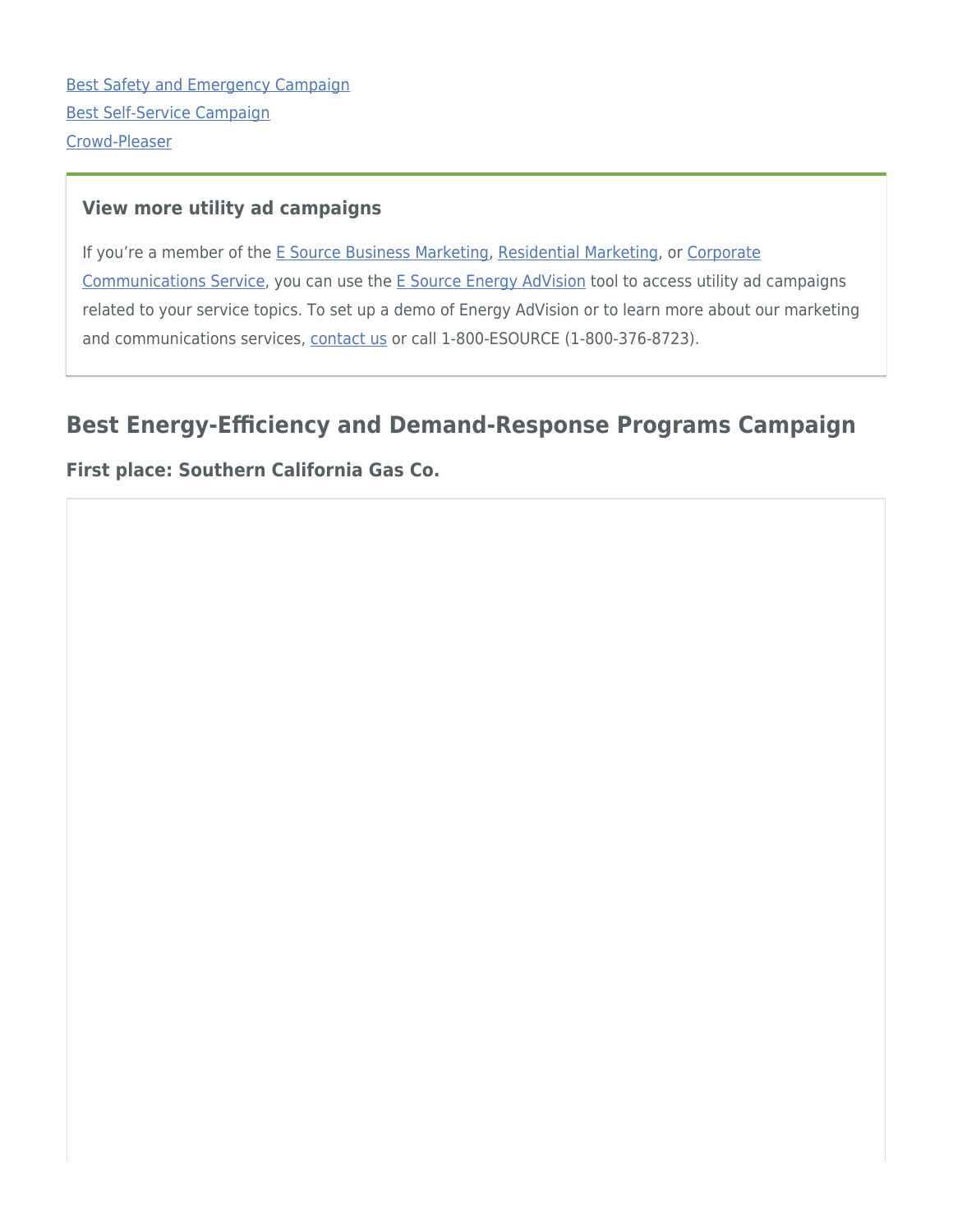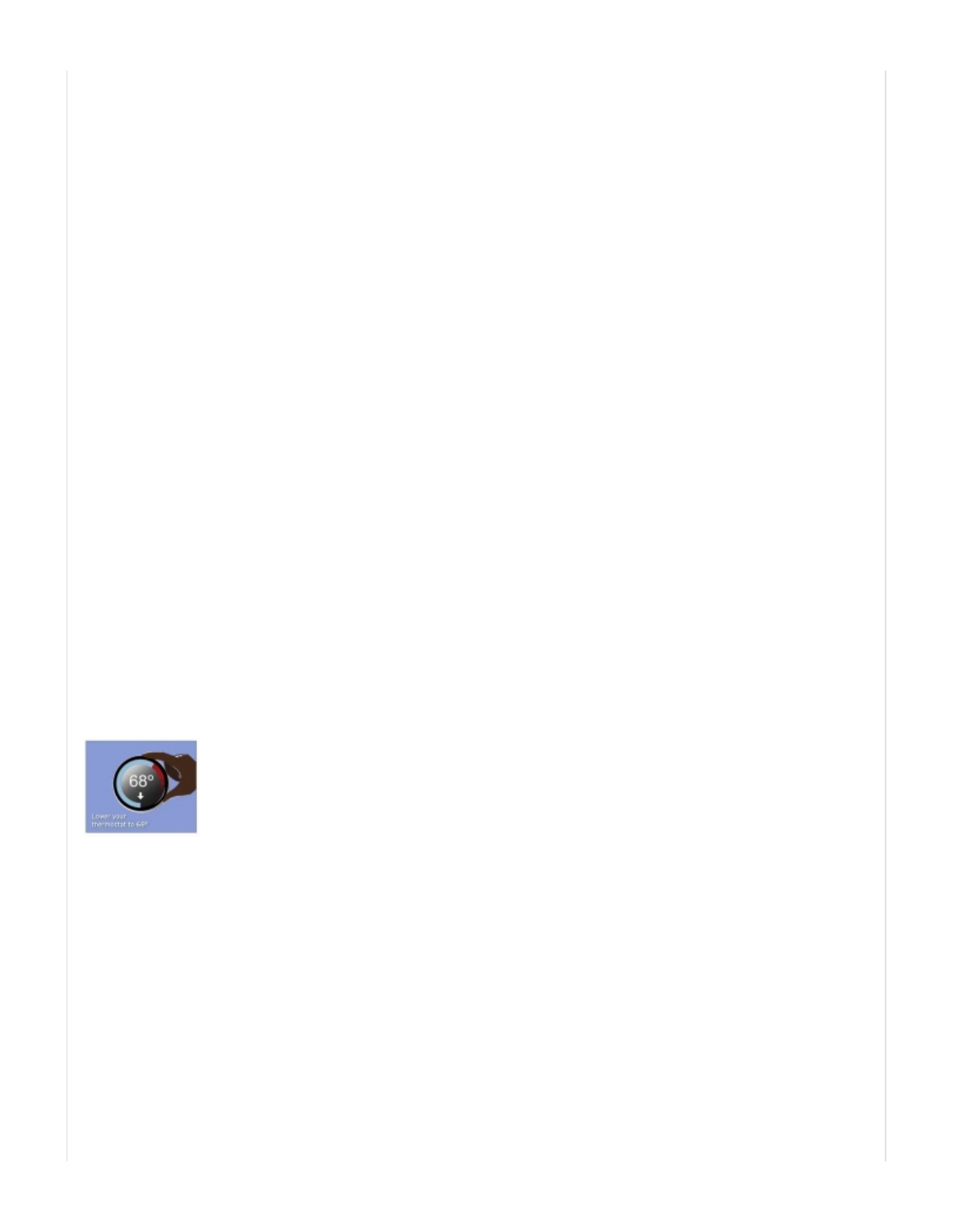## **Second place: National Grid**

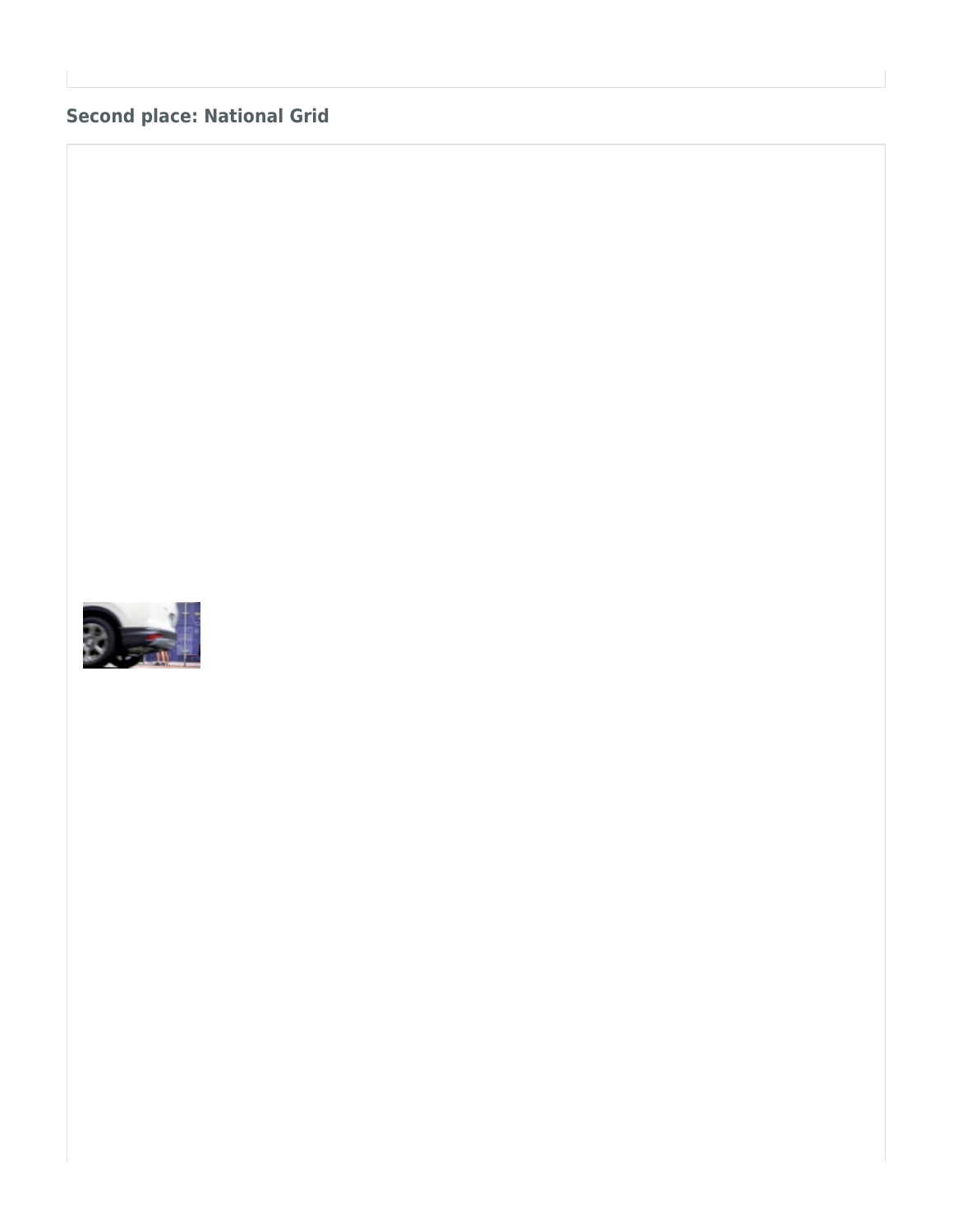# <span id="page-4-0"></span>**Best Brand Campaign**

**First place: Hawaiian Electric Co.**

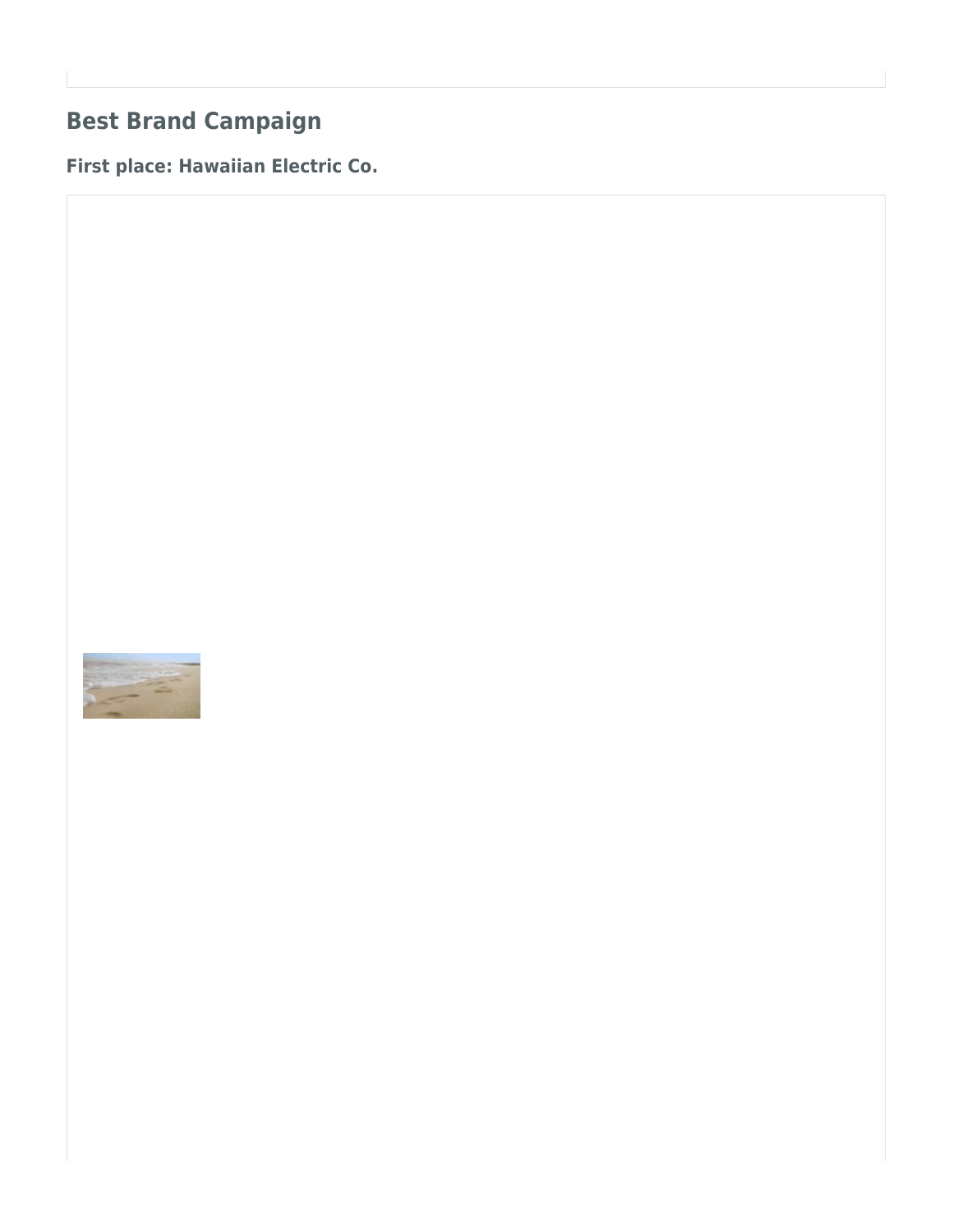## **Second place: Hydro One**

<span id="page-5-0"></span>[Download](https://www.esource.com/system/files/esource-hydro-one-bill-insert_1_0.pdf)esource-hydro-one-bill-insert\_1.pdf

# **Best Distributed Energy Resources Campaign**

**First place: NB Power**

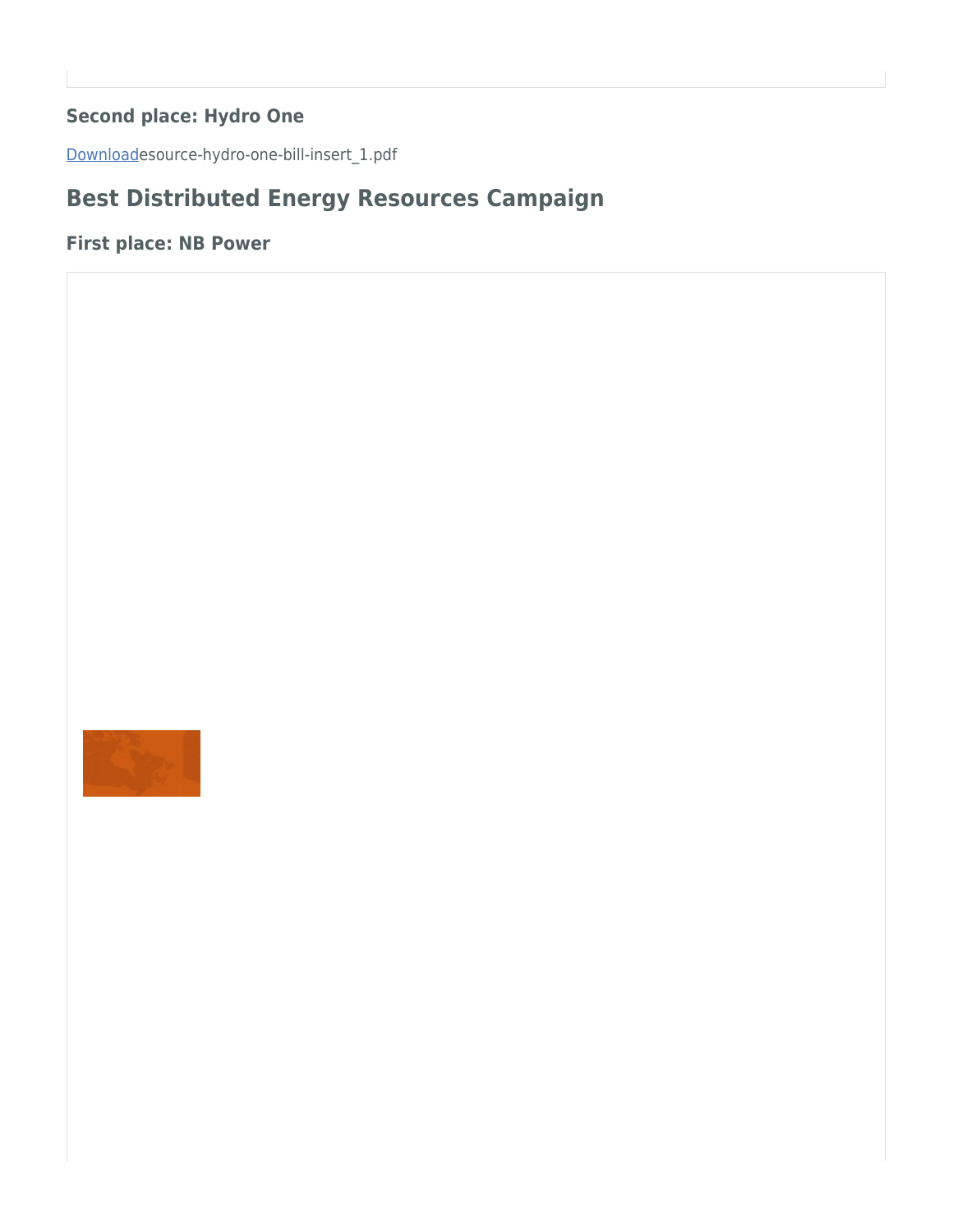### **Second place: Omaha Public Power District**

<span id="page-6-0"></span>[Download](https://www.esource.com/system/files/esource-oppd-here-comes-the-sun_1_0.pdf)esource-oppd-here-comes-the-sun\_1.pdf

# **Best Safety and Emergency Campaign**

**First place: JEA**

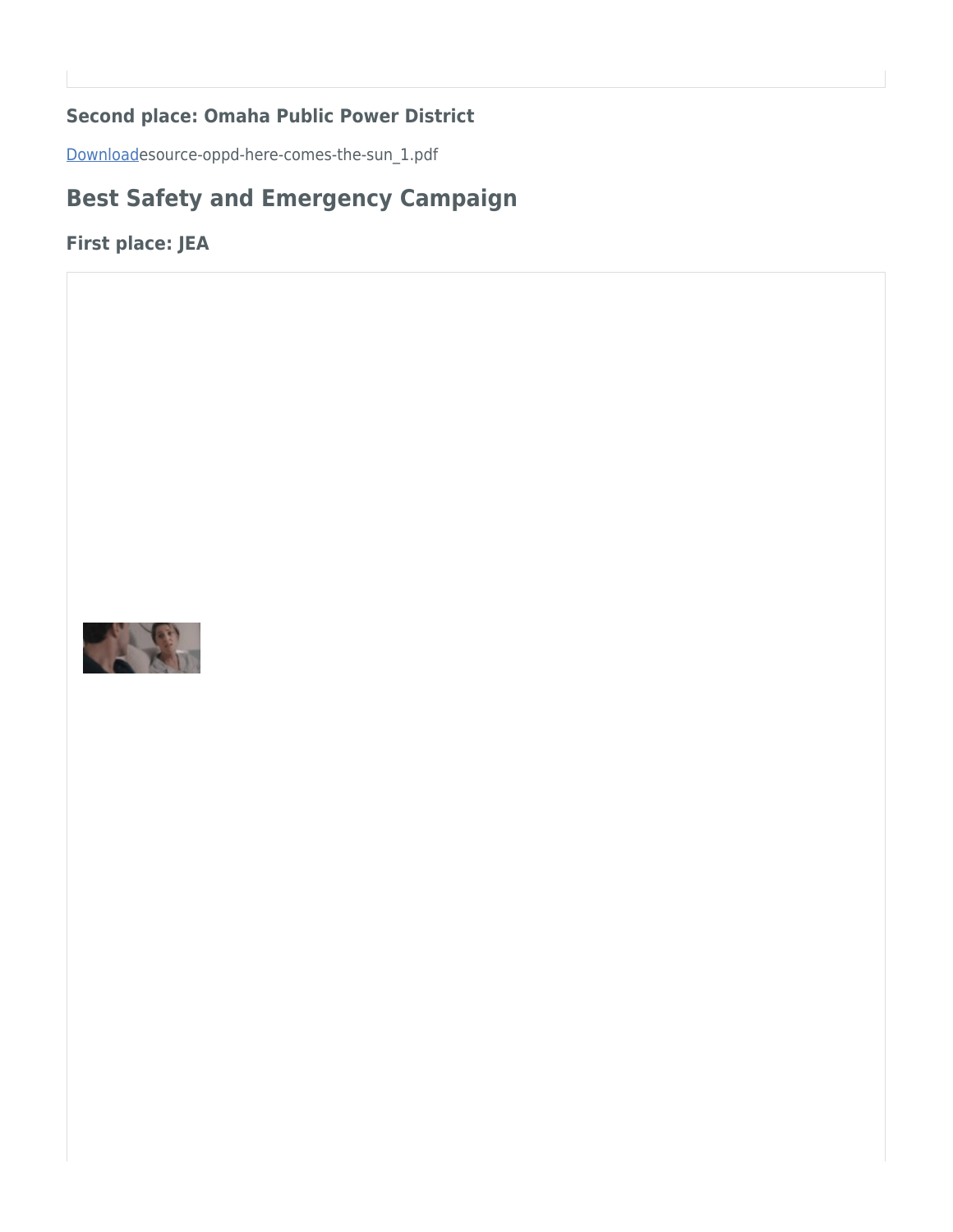## **Second place: Toronto Hydro**

<span id="page-7-0"></span>[Download](https://www.esource.com/system/files/esource-toronto-hydro-if-when-stay-back-10_1_0.pdf)esource-toronto-hydro-if-when-stay-back-10\_1.pdf

# **Best Self-Service Campaign**

## **First place: Enbridge Gas Distribution**

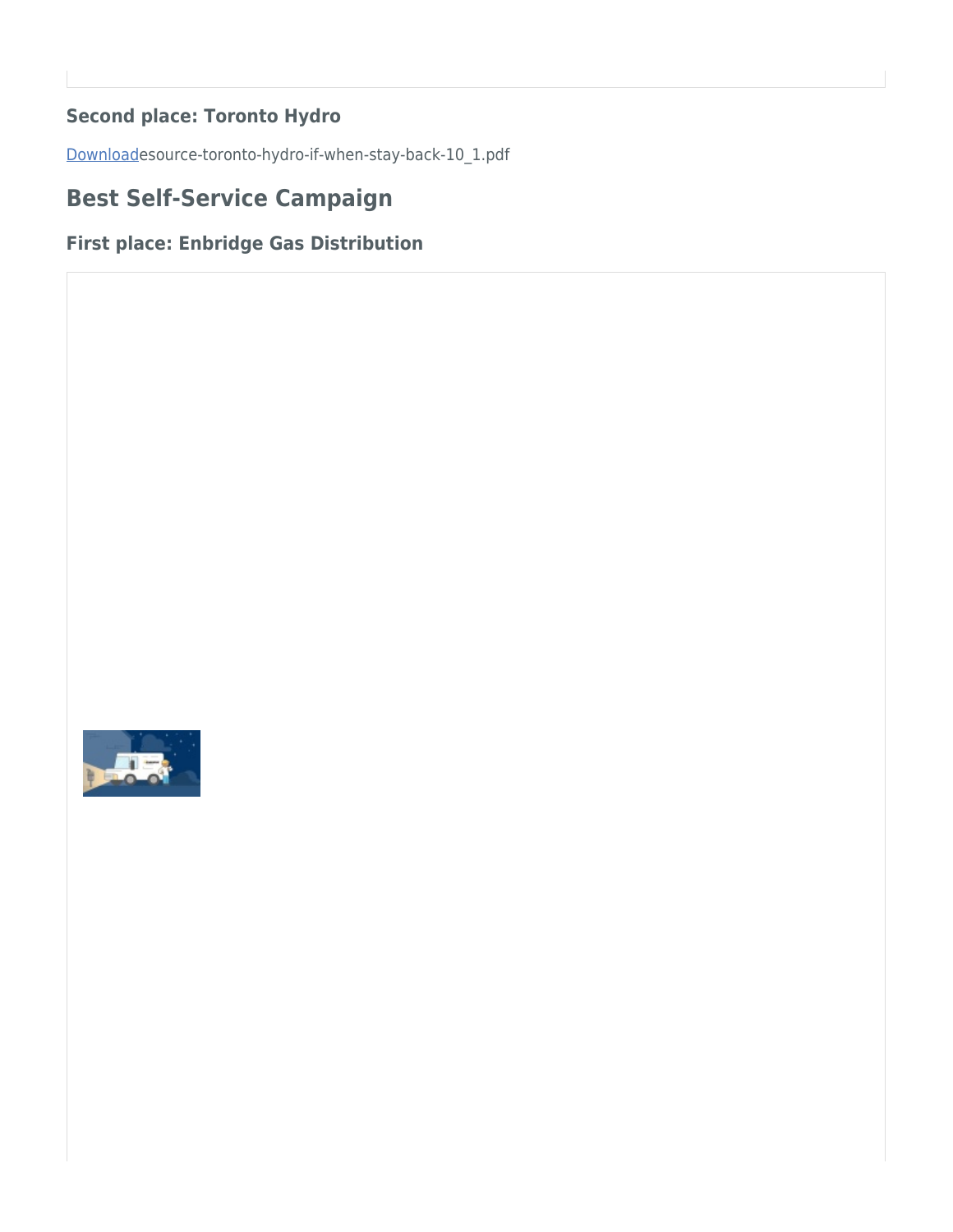#### **Second place: Toronto Hydro**



# <span id="page-8-0"></span>**Crowd-Pleaser**

**Idaho Power**